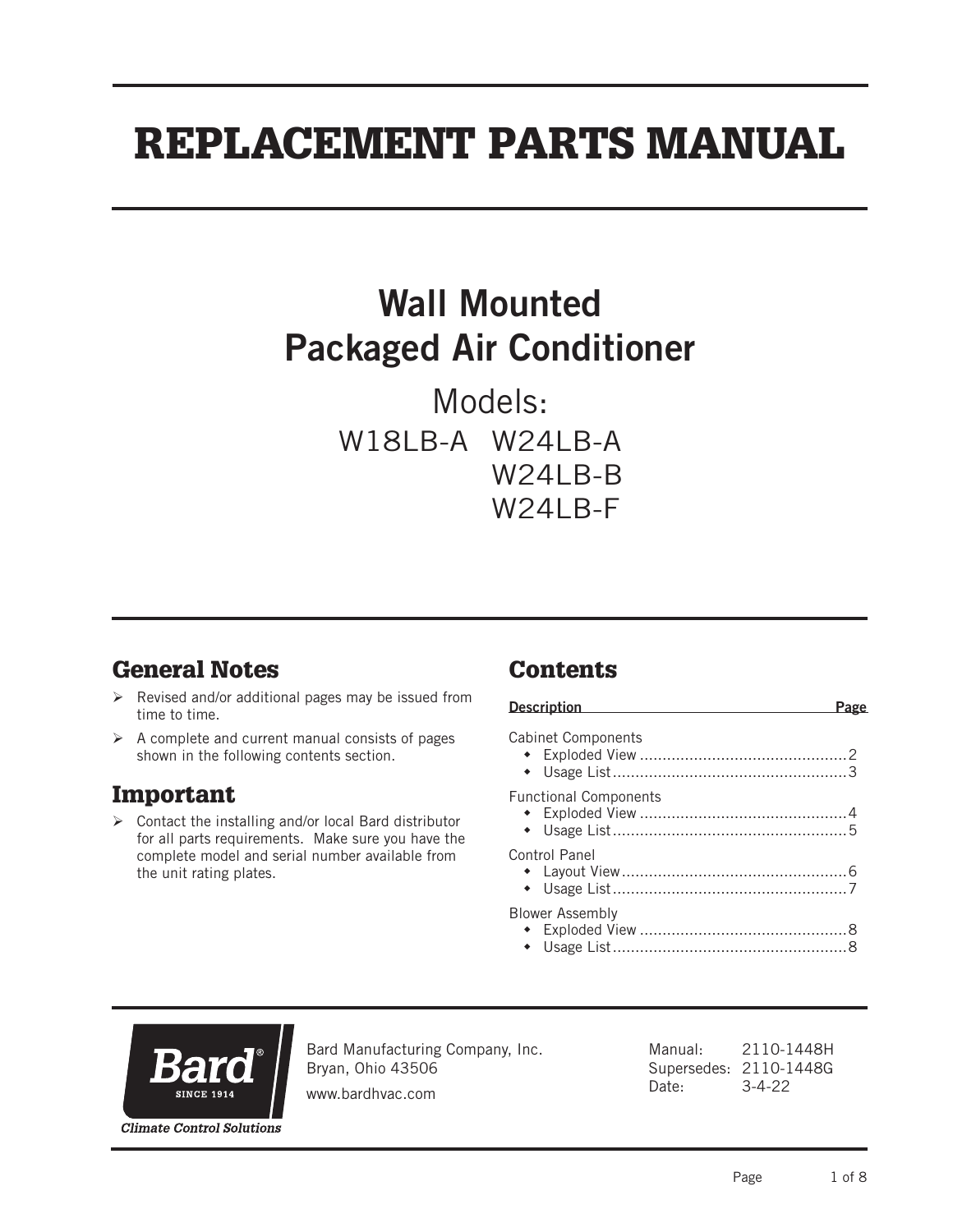#### CABINET COMPONENTS

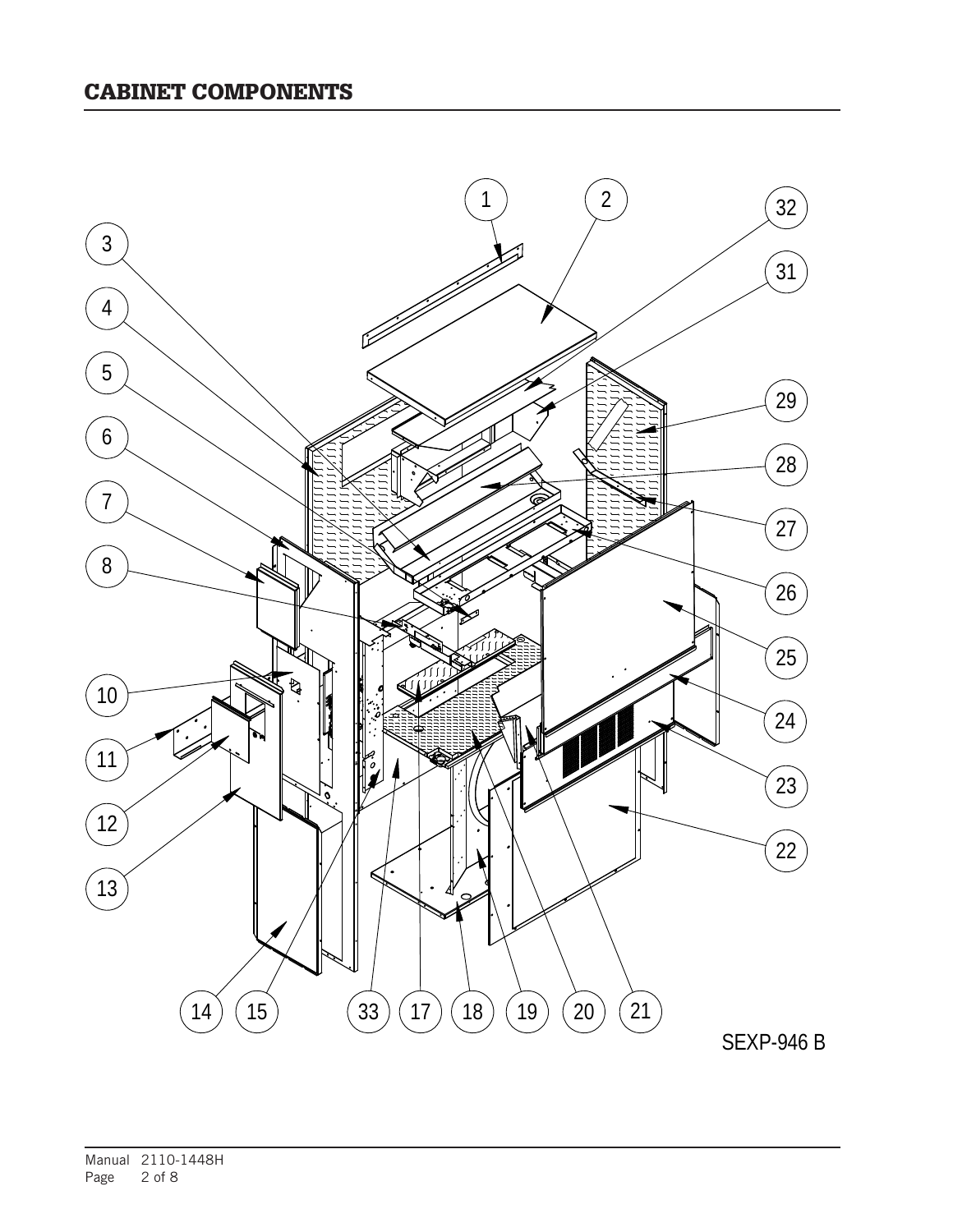|  | <b>CABINET COMPONENTS</b> |  |
|--|---------------------------|--|
|--|---------------------------|--|

|                                |                                            |                                                               |                | ۾              |                |
|--------------------------------|--------------------------------------------|---------------------------------------------------------------|----------------|----------------|----------------|
|                                |                                            |                                                               | W18LB-A        | W24LB-A,       | W24LB-F        |
| Dwg No.                        | <b>Part Number</b>                         | <b>Description</b>                                            |                |                |                |
| 1                              | $113 - 141 - * ①$                          | Top Rain Flashing                                             | χ              | $\overline{x}$ | $\overline{X}$ |
| 1<br>1                         | 113-361 ©<br>113-141-4 3                   | <b>Top Rain Flashing</b><br>Top Rain Flashing                 | X<br>Χ         | X<br>Χ         | Χ<br>Χ         |
| $\overline{c}$                 | \$507-311-* <sup>0</sup>                   | Top                                                           | Χ              | X              | Χ              |
| $\overline{c}$                 | S507-317 ©                                 | Top                                                           | X              | X              | X              |
| $\overline{c}$                 | S507-318 3                                 | Top                                                           | Χ              | X              | Χ              |
| $\overline{\overline{3}}$<br>3 | S123-131<br>S123-142 <sup>②</sup>          | Drain Pan<br>Drain Pan                                        | X<br>Χ         | X<br>Χ         | $\overline{X}$ |
| $\overline{4}$                 | S509-445                                   | Upper Back                                                    | Χ              | X              | Χ<br>X         |
| 4                              | S509-449 <sup>2</sup>                      | Upper Back                                                    | X              | X              | X              |
| 4                              | S509-447 3                                 | Upper Back                                                    | Χ              | Χ              | Χ              |
| 5                              | 105-1302                                   | <b>Grommet Retainer</b>                                       | Χ              | X              | X              |
| 6<br>6                         | \$501-935-* <sup>0</sup><br>S501-998 2     | Right Side<br><b>Right Side</b>                               | X<br>Χ         | X<br>Χ         | X<br>Χ         |
| 6                              | 501-943 3                                  | Right Side                                                    | X              | X              | X              |
| 7                              | S543-175-* ①                               | Right Side Cover Plate (Outer)                                | X              | X              | X              |
| 7                              | S543-185 2                                 | Right Side Cover Plate (Outer)                                | Χ              | X              | Χ              |
| 7                              | S543-184 3                                 | Right Side Cover Plate (Outer)                                | X              | X              | X              |
| 8                              | 113Y480                                    | <b>Filter Bracket</b>                                         | $\overline{c}$ | $\overline{c}$ | $\overline{c}$ |
| 9<br>10                        | 137-259<br>S132-104                        | Fill Plate                                                    | Χ<br>Χ         | X<br>Χ         | Χ<br>X         |
| 11                             | 113-140                                    | Control Panel Cover (Inner)<br><b>Bottom Mounting Bracket</b> | Χ              | Χ              | X              |
| 12                             | \$153-218 <sup>0</sup>                     | Disconnect Access Door                                        | Χ              | Χ              | X              |
| 12                             | S153-405 ©                                 | Disconnect Access Door                                        | X              | X              | X              |
| 12                             | S153-387 ©                                 | Disconnect Access Door                                        | χ              | Χ              | Χ              |
| 13                             | \$533-228-* <sup>0</sup>                   | Control Panel Cover (Outer)                                   | Χ              | X              | X              |
| 13<br>13                       | S533-235 <sup>@</sup>                      | Control Panel Cover (Outer)<br>Control Panel Cover (Outer)    | X<br>X         | X<br>X         | Χ<br>X         |
| 14                             | S533-236 <sup>3</sup><br>$118 - 124 - * 0$ | Side Grille                                                   | $\overline{c}$ | $\overline{2}$ | $\overline{2}$ |
| 14                             | 118-140 <sup><sup>2</sup></sup>            | Side Grille                                                   | $\overline{c}$ | $\overline{c}$ | $\overline{c}$ |
| 14                             | 118-141 3                                  | Side Grille                                                   | $\overline{c}$ | $\overline{c}$ | $\overline{c}$ |
| 15                             | Control Panel Assembly                     | See Control Panel Assy. Drawing & Parts List Assy.            | Χ              | X              | X              |
| 17<br>17                       | S536-176                                   | Cond. Partition Block Off Plate                               | X              | X              | X              |
| 18                             | S536-878 <sup>②</sup><br>127-468           | Cond. Partition Block Off Plate<br>Lower Base                 | Χ<br>Χ         | Χ<br>X         | Χ<br>X         |
| 18                             | 127-537 2                                  | Lower Base                                                    | Χ              | X              | Χ              |
| 19                             | 125-080                                    | Fan Shroud                                                    | X              | X              | X              |
| 19                             | 125-082 <sup>②</sup>                       | Fan Shroud                                                    | χ              | Χ              | Χ              |
| 20                             | S521Y528                                   | <b>Condenser Partition</b>                                    | Χ              | X              | X              |
| 20<br>21                       | S521-562 2<br>FAD-NE2                      | <b>Condenser Partition</b><br>Fresh Air Damper Assembly       | Χ<br>Χ         | Χ<br>Χ         | Χ<br>Χ         |
| 22                             | 118-102-* <sup>0</sup>                     | Condenser Grille                                              | X              | X              | X              |
| 22                             | 118-107 2                                  | Condenser Grille                                              | Χ              | X              | Χ              |
| 22                             | 118-146 3                                  | Condenser Grille                                              | Χ              | X              | Χ              |
| 23                             | \$553-537-* <sup>0</sup>                   | Vent Option Door                                              | X              | X              | X              |
| 23<br>23                       | S553-547 <sup>©</sup><br>S553-548 3        | Vent Option Door<br>Vent Option Door                          | Χ<br>Χ         | Χ<br>X         | Χ<br>X         |
| 24                             | \$553-538-* 0                              | Filter Door                                                   | X              | X              | X              |
| 24                             | \$553-551 @                                | Filter Door                                                   | χ              | Χ              | Χ              |
| 24                             | S553-552 <sup>3</sup>                      | Filter Door                                                   | χ              | Χ              | Χ              |
| 25                             | \$514-240-* <sup>0</sup>                   | Upper Front                                                   | X              | X              | X              |
| 25                             | S514-236 2                                 | Upper Front                                                   | Χ              | Χ              | Χ              |
| 25<br>26                       | S514-237 3<br>121Y480                      | Upper Front<br><b>Blower Partition</b>                        | χ<br>Χ         | Χ<br>χ         | Χ<br>X         |
| 27                             | 105Y850                                    | Side Support                                                  | Χ              | χ              | X              |
| 28                             | 137-694                                    | Bottom Evaporator Fill                                        | Χ              | Χ              | Χ              |
| 29                             | S501-936-* <sup>0</sup>                    | Left Side                                                     | Χ              | X              | Χ              |
| 29                             | S501-999 2                                 | Left Side                                                     | Χ              | Χ              | Χ              |
| 29                             | S501-946 3                                 | Left Side                                                     | χ              | Χ              | Χ              |
| 30<br>31                       | 147-044<br>S111Y032                        | Evaporator Support<br>Outlet Air Frame Assembly               | Χ<br>Χ         | χ<br>Χ         | Χ<br>Χ         |
| 32                             | 135Y127                                    | <b>Heat Shield</b>                                            | Χ              | Χ              | Χ              |
| 33                             | 109-444                                    | Lower Back                                                    | Χ              | Χ              | Χ              |
| 33                             | 109-448 2                                  | Lower Back                                                    | Χ              | Χ              | Χ              |
| 33                             | 109-446 3                                  | Lower Back                                                    | Χ              | Χ              | Χ              |
| <b>NS</b>                      | 5252-033                                   | <b>Bard Nameplate</b>                                         | χ              | Χ              | Χ              |

 Exterior cabinet parts are manufactured with various paint color options. To ensure the proper paint color is received, include the complete model and serial number of the unit for which cabinet parts are being ordered.

**2** Exterior cabinet parts are manufactured from stainless steel Code "S"

 Exterior cabinet parts are manufactured from aluminum Code "A"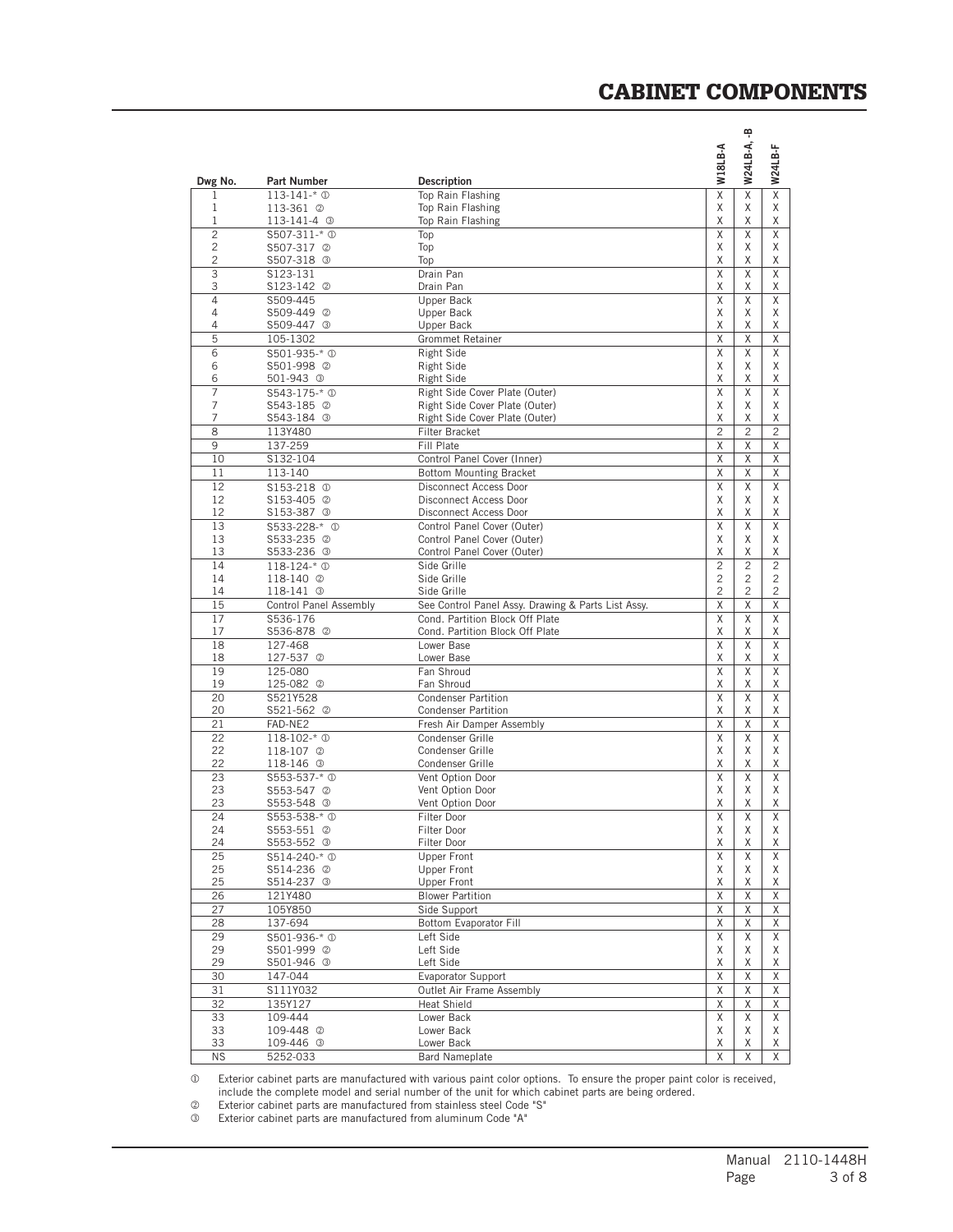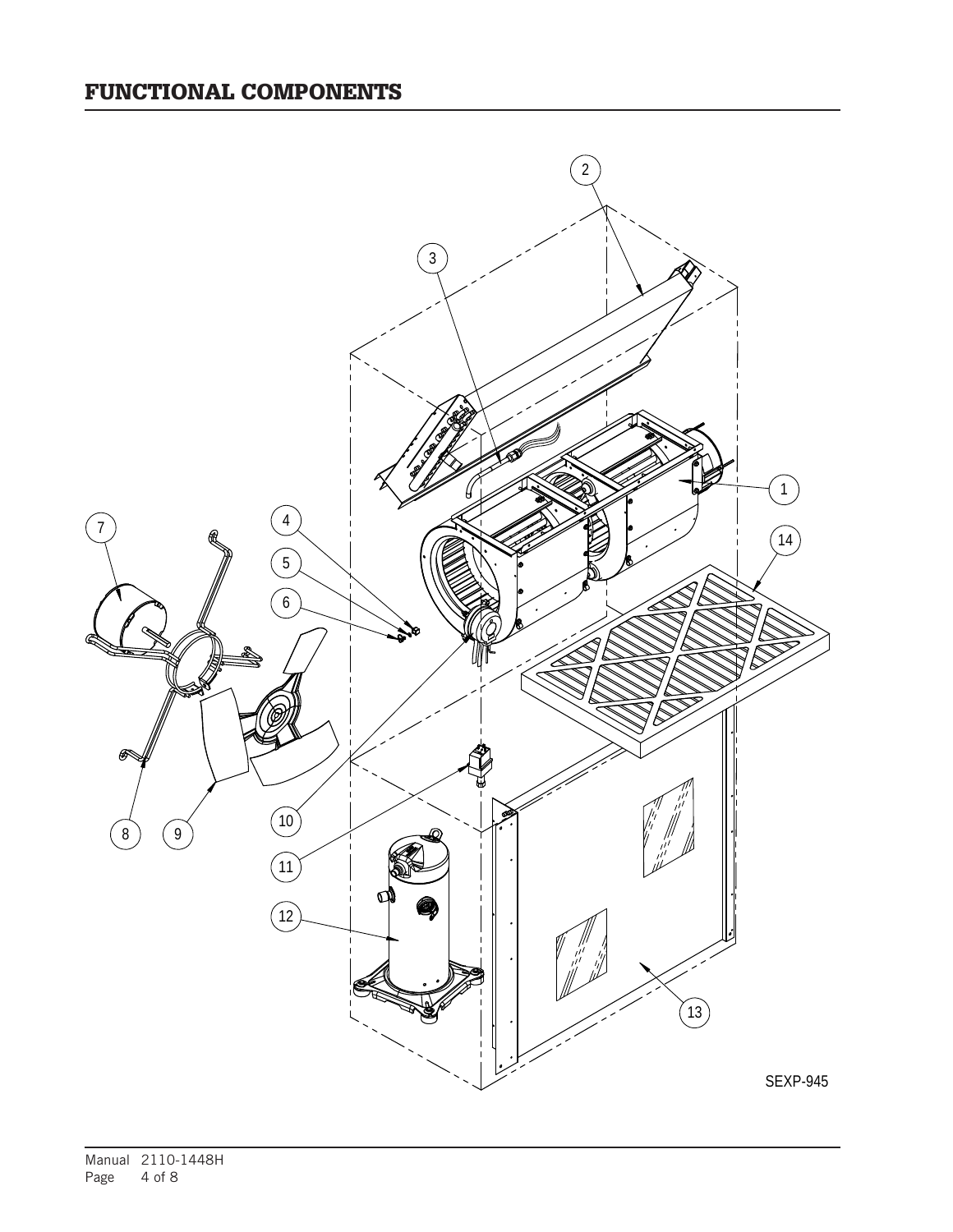## FUNCTIONAL COMPONENTS

| Dwg No.                                                 | <b>Part Number</b>                                       | <b>Description</b>                                                                                                                                                                                                | W18LB-A               | W24LB-A               | W24LB-B               | <b>W24LB-F</b>        |
|---------------------------------------------------------|----------------------------------------------------------|-------------------------------------------------------------------------------------------------------------------------------------------------------------------------------------------------------------------|-----------------------|-----------------------|-----------------------|-----------------------|
| 1<br>1                                                  | S900-363-002<br>S900-363-001                             | <b>Blower Assembly</b><br><b>Blower Assembly</b>                                                                                                                                                                  | X                     | X                     | X                     | X                     |
| $\overline{c}$<br>$\overline{c}$<br>2<br>$\overline{c}$ | 917-0381BX<br>917-0382BX<br>917-0353BX<br>917-0354BX     | Evaporator Coil with Distributor Assembly<br>Evaporator Coil - Coated with Distributor Assembly<br>Evaporator Coil with Distributor Assembly<br>Evaporator Coil - Coated with Distributor Assembly                | $\sf X$<br>X          | X<br>X                | X<br>X                | Χ<br>Χ                |
| 3<br>3                                                  | 800-0458<br>800-0481                                     | Distributor Assembly<br>Distributor Assembly                                                                                                                                                                      | X                     | X                     | Χ                     | Χ                     |
| 4                                                       | 1171-023                                                 | 1/4" Receptacle                                                                                                                                                                                                   | X                     | X                     | X                     | X                     |
| 5                                                       | 1171-024                                                 | 1/4" Turn Retainer                                                                                                                                                                                                | X                     | X                     | X                     | Χ                     |
| 6                                                       | 1171-022                                                 | 1/4" Turn Fastener                                                                                                                                                                                                | X                     | X                     | X                     | Χ                     |
| 7                                                       | 8103-028                                                 | <b>Condenser Motor</b>                                                                                                                                                                                            | X                     | X                     | χ                     | Χ                     |
| 8<br>8                                                  | 8200-001<br>8200-050 <sup>①</sup>                        | Fan Motor Mount<br>Stainless Steel Fan Motor Mount                                                                                                                                                                | χ<br>X                | Χ<br>X                | χ<br>X                | Χ<br>Χ                |
| 9<br>9                                                  | 5151-033<br>5151C033 <sup>①</sup>                        | Fan Blade<br><b>Coated Fan Blade</b>                                                                                                                                                                              | X<br>X                | X<br>X                | $\sf X$<br>X          | X<br>Χ                |
| 10                                                      | $CMC-31$                                                 | Dirty Filter Switch Kit                                                                                                                                                                                           | X                     | Χ                     | X                     | Χ                     |
| 11                                                      | <b>CMA-37</b>                                            | Low Ambient Control (Screw On) 2                                                                                                                                                                                  |                       | X                     | X                     | X                     |
| 12<br>12<br>12<br>12                                    | 8000-433<br>8000-434<br>8000-435<br>8000-436             | Compressor<br>Compressor<br>Compressor<br>Compressor                                                                                                                                                              | X                     | Χ                     | X                     | Χ                     |
| 13<br>13<br>13<br>13                                    | 5051-205BX<br>5054-205BX<br>5051-204BX<br>5054-204BX     | Condenser Coil<br>Condenser Coil - Coated<br>Condenser Coil<br>Condenser Coil - Coated                                                                                                                            | X<br>X                | X<br>Χ                | X<br>Χ                | Χ<br>Χ                |
| 14<br>14<br>14<br>14<br>14                              | 7004-011<br>7003-032<br>7004-025<br>7004-059<br>7004-061 | Air Filter 1" Throw-Away (16x25x1)<br>Air Filter 1" Washable 2 (16x25x1)<br>Air Filter 2" Pleated 2 (16x25x2)<br>Air Filter 2" Pleated - MERV11 $\oslash$ (16x25x2)<br>Air Filter 2" Pleated - MERV13 @ (16x25x2) | X<br>X<br>X<br>X<br>X | X<br>X<br>X<br>X<br>X | X<br>X<br>X<br>X<br>X | Χ<br>Χ<br>Χ<br>Χ<br>Χ |
| <b>NS</b>                                               | 8406-142                                                 | High Pressure Switch (Screw On)                                                                                                                                                                                   | X                     | Χ                     | Χ                     | χ                     |
| <b>NS</b>                                               | 8406-140                                                 | Low Pressure Switch (Screw On)                                                                                                                                                                                    | X                     | Χ                     | X                     | X                     |
| <b>NS</b>                                               | 5201-021                                                 | <b>Filter Drier</b>                                                                                                                                                                                               | X                     | X                     | X                     | X                     |
| <b>NS</b>                                               | 5451-024                                                 | <b>Tubing Isolation Grommet</b>                                                                                                                                                                                   | X                     | Χ                     | X                     | X                     |
| <b>NS</b>                                               | 6031-009                                                 | Coremax Valve Core                                                                                                                                                                                                | X                     | X                     | X                     | Χ                     |
| <b>NS</b>                                               | 1171-028                                                 | <b>Filter Door Clip</b>                                                                                                                                                                                           | $\overline{c}$        | $\overline{c}$        | $\overline{c}$        | $\overline{c}$        |
| <b>NS</b>                                               | 1171-057                                                 | <b>Filter Door Screw</b>                                                                                                                                                                                          | $\overline{2}$        | $\overline{c}$        | $\overline{c}$        | 2                     |
| <b>NS</b>                                               | 1171-027                                                 | <b>Filter Door Screw Retainer</b>                                                                                                                                                                                 | $\overline{c}$        | $\overline{c}$        | $\overline{c}$        | 2                     |
| <b>NS</b>                                               | <b>CMC-29</b>                                            | <b>Freeze Thermostat Kit</b>                                                                                                                                                                                      | X                     | $\mathsf{X}$          | X                     | X                     |

NS – Not Shown

 $<sup>0</sup>$  – Used with stainless steel cabinet option</sup>

– Optional on these models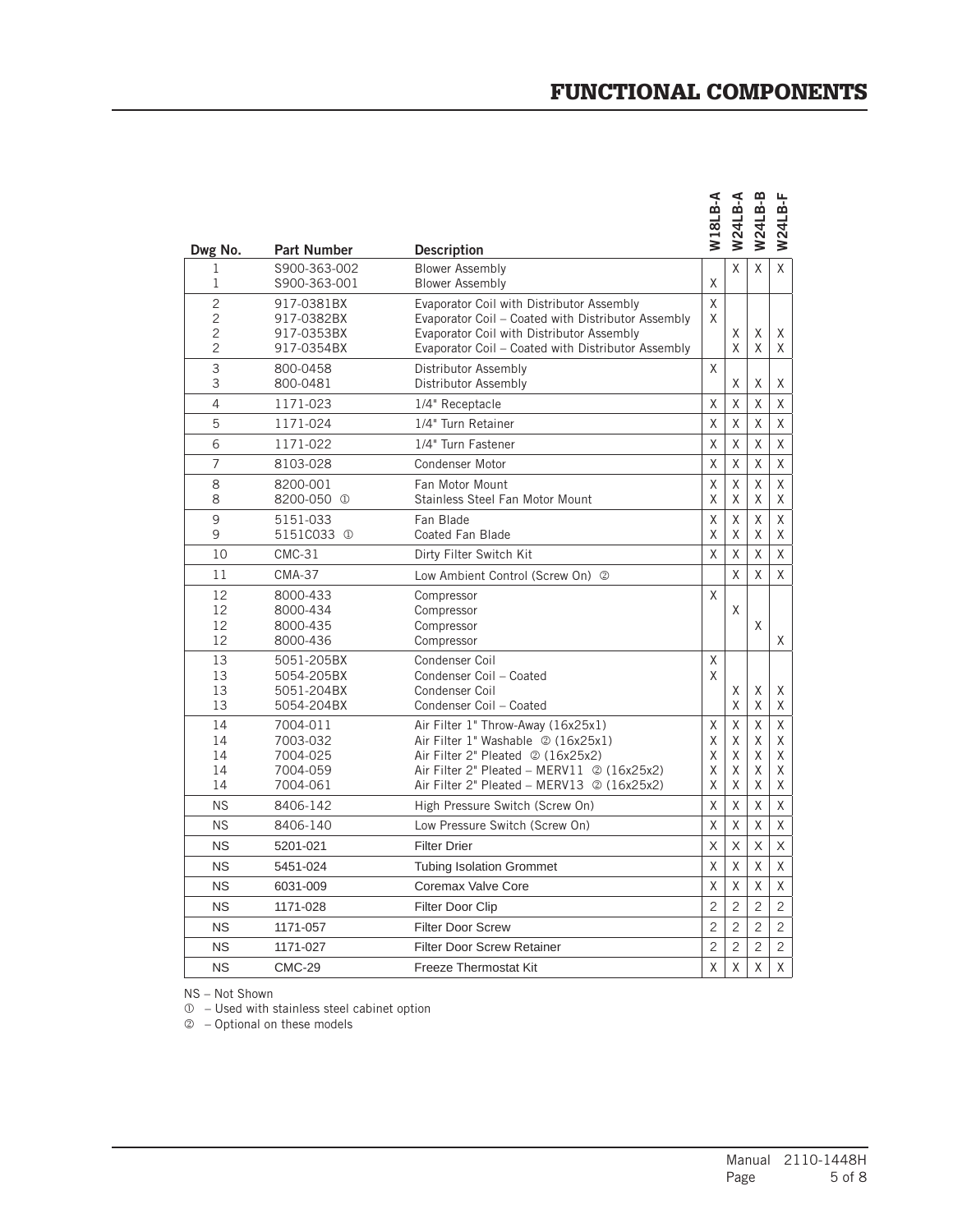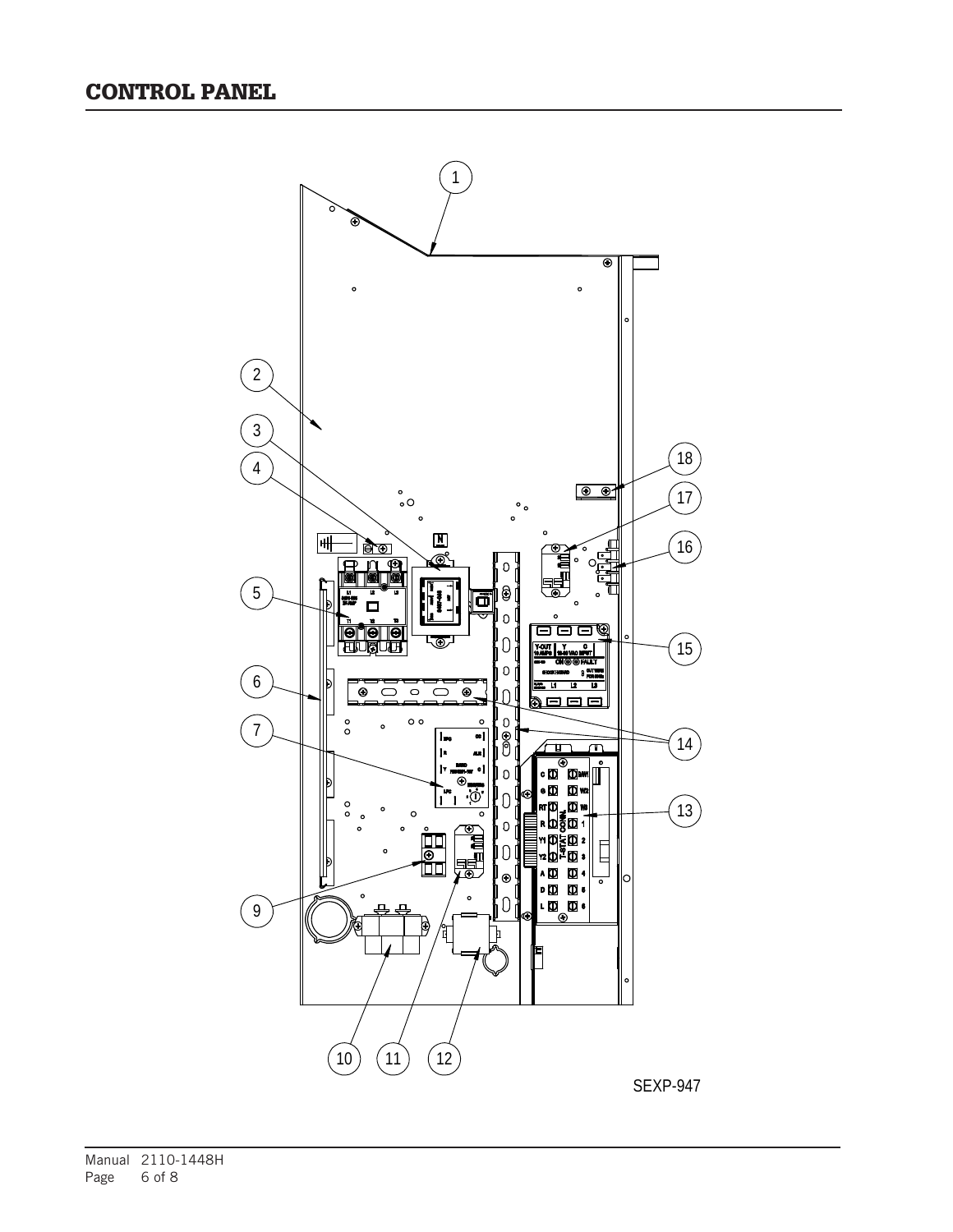## CONTROL PANEL

| Dwg No.                | <b>Part Number</b>                | <b>Description</b>                                                                    | W18LB-A     | W24LB-A | W24LB-B | W24LB-F |
|------------------------|-----------------------------------|---------------------------------------------------------------------------------------|-------------|---------|---------|---------|
| 1                      | 117Y137                           | Control Panel Top                                                                     | χ           | Χ       | X       | X       |
| $\overline{c}$         | 117Y407                           | <b>Control Panel</b>                                                                  | X           | Χ       | Χ       | X       |
| 3                      | 8407-068                          | Transformer                                                                           | X           | Χ       | X       | X       |
| $\overline{4}$         | 8611-006                          | <b>Ground Terminal</b>                                                                | X           | X       | χ       | X       |
| 5<br>5                 | 8401-033<br>8401-035              | <b>Compressor Contactor</b><br><b>Compressor Contactor</b>                            | X           | X       | Χ       | Χ       |
| 6                      | 135-122                           | Wire Shield                                                                           | X           | Χ       | X       | X       |
| $\overline{7}$         | S8201-169                         | <b>Compressor Control Module</b>                                                      | X           | Χ       | Χ       | X       |
| 9                      | 8607-017                          | Terminal Block (Optional)                                                             | X           | Χ       | X       | X       |
| 10<br>10<br>10         | 8552-047<br>8552-050<br>S8552-002 | <b>Compressor Capacitor</b><br><b>Compressor Capacitor</b><br>Outdoor Motor Capacitor | X           | X       | χ       | Χ       |
| 11                     | 8201-130                          | Alarm Relay (Optional)                                                                | X           | Χ       | Χ       | X       |
| 12                     | 8551-004                          | Start Device (PTCR) (Optional)                                                        | X           | Χ       | Χ       | Χ       |
| 13                     | 8607-062                          | Low Voltage Terminal Strip                                                            | X           | X       | Χ       | X       |
| 14<br>14               | 8611-140-1400<br>8611-140-0500    | Cable Duct - 14" Piece<br>Cable Duct - 5" Piece                                       | Χ<br>X      | X<br>X  | Χ<br>Χ  | Χ<br>X  |
| 15                     | 8201-126                          | <b>Phase Monitor</b>                                                                  |             |         | Χ       | X       |
| 16                     | 8607-042                          | <b>Blower Speed Terminal</b>                                                          | X           | Χ       | Χ       | Χ       |
| 17                     | 8201-130                          | <b>Blower Control Relay</b>                                                           | X           | Χ       | Χ       | X       |
| 18                     | 141-188                           | Plug Support Bracket                                                                  | χ           | Χ       | Χ       | Χ       |
| <b>NS</b>              | 3000-1598                         | Bower Power Plug                                                                      | X           | X       | Χ       | Χ       |
| <b>NS</b><br><b>NS</b> | 3000-1607<br>3000-1599            | <b>Blower Speed Plug</b><br><b>Blower Speed Plug</b>                                  | X           | Χ       | Χ       | Χ       |
| <b>NS</b>              | 3000-1524                         | Vent Jumper Plug                                                                      | X           | Χ       | Χ       | Χ       |
| <b>NS</b>              | 8615-035                          | Circuit Breaker 20A 2 Pole (Opt.) 1                                                   | X           |         |         |         |
| <b>NS</b>              | 8615-036                          | Circuit Breaker 25A 2 Pole (Opt.) 1                                                   |             | X       |         |         |
| <b>NS</b>              | S8615-067                         | Toggle Disconnect (Optional) 1                                                        |             |         |         | X       |
| <b>NS</b>              | 8615-056                          | Circuit Breaker 15A 3 Pole (Opt.) 1                                                   |             |         | Χ       |         |
| <b>NS</b><br><b>NS</b> | 8607-013<br>113-601               | Terminal Block 2 Pole<br>Terminal Block Bracket                                       |             |         |         | X<br>X  |
| <b>NS</b>              | 4095-197                          | Wiring Diagram                                                                        | $\mathsf X$ |         |         |         |
| <b>NS</b>              | 4095-196                          | Wiring Diagram                                                                        |             | X       |         |         |
| <b>NS</b>              | 4095-296                          | Wiring Diagram                                                                        |             |         | X       |         |
| <b>NS</b>              | 4095-640                          | Wiring Diagram                                                                        |             |         |         | Χ       |
| <b>NS</b><br><b>NS</b> | 3000-1224<br>3000-1231            | <b>Compressor Plug/Harness</b><br><b>Compressor Plug/Harness</b>                      | X           | Χ       | X       | Χ       |
| <b>NS</b><br><b>NS</b> | 3003-047<br>3003-048              | <b>Control Panel Harness</b><br><b>Control Panel Harness</b>                          |             | Χ       | X       |         |
| <b>NS</b><br><b>NS</b> | 3003-049<br>3003-052              | <b>Control Panel Harness</b><br><b>Control Panel Harness</b>                          | X           |         |         | Χ       |
| <b>NS</b>              | 3000-1608                         | Low Voltage Terminal Block Harness                                                    | χ           | Χ       | Χ       | Χ       |
| <b>NS</b>              | S910-2048                         | Complete Low Voltage Box Assembly<br>(Sheet Metal, LVTS & Wire Harness)               | X           | Χ       | Χ       | Χ       |
| <b>NS</b>              | 8201-074                          | Power Switch Relay                                                                    |             | Χ       |         |         |

NS = Not Shown

 Circuit breakers listed are for units without electric heat, "0Z" models. See heater replacement parts manual for units with electric heat.